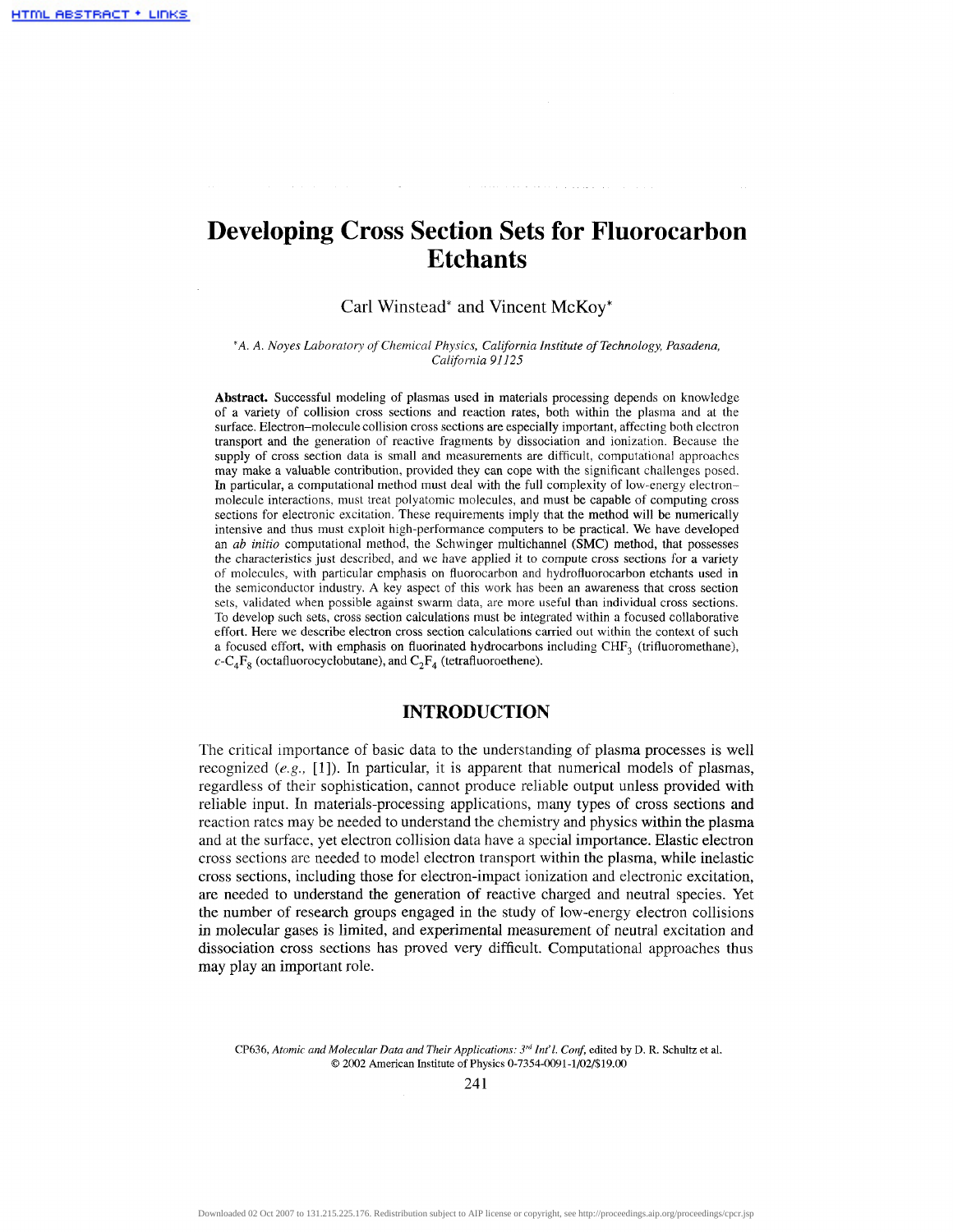Computational study of low-energy electron-molecule collisions is in itself a significant challenge, especially where polyatomic molecules and inelastic processes are concerned. Methods developed for spherical targets (atoms) may prove inapplicable or slowly convergent when applied to molecular targets having low or no symmetry. Likewise, potential-scattering approaches, in which the problem is approximated as that of a single electron moving in an electric potential field, are economical and often successful for elastic scattering but are not readily applicable to electronic excitation (or ionization). Indeed, a general, flexible approach to low-energy electron-molecule collisions should be based on many-electron wavefunctions in order to account for the full quantum-mechanical complexity of the problem. Such a many-electron treatment can be numerically demanding, with the size of the calculation increasing rapidly as the number of electrons in the molecule increases. Therefore, numerical efficiency and an ability to exploit powerful computers are important considerations.

We have developed a computational method, the Schwinger Multichannel or SMC method [2, 3], that is specifically intended to treat inelastic as well as elastic collisions of low-energy electrons with polyatomic molecules, and we have adapted the SMC method to run efficiently on parallel computers [4, 5, 6, 7], which provide the resources necessary to carry out large-scale computations. We have applied the parallel SMC method to obtain elastic and inelastic electron cross sections for a variety of molecules, with generally good results [8, 9, 10, 11]. Yet we have come increasingly to appreciate that isolated cross section calculations, no matter their basic scientific interest, are of sharply limited utility to consumers of collision data, who usually desire cross section *sets* describing all of the principal electron-collision processes for a given molecule. Indeed, the ideal is a *self-consistent cross section set* (wherein, for example, the total collision cross section equals the sum of the partial cross sections) that has been *validated* against swarm data—that is, the swarm parameters (ionization coefficient, diffusion coefficients, etc.) calculated from the cross section set are in agreement with swarm or electron-drift measurements. Such a cross section set is a sounder basis for modeling than a collection of cross sections from various sources, which may (and often do) prove mutually inconsistent.

Here we review our participation in a research program directed primarily at obtaining electron collision data for fluoro- and hydrofluorocarbon etchants used in semiconductor fabrication. Our role has been to apply advanced computers and computational methods to obtain elastic and electron-impact excitation cross sections critical to the construction of validated cross section sets. In that role, we have collaborated with experimentalists having expertise in the measurement of ionization cross sections and swarm parameters, as well as with experts in the construction and validation of cross section sets and plasma chemistries.

The following section briefly describes our computational procedures. We then survey some recent results for fluoro- and hydrofluorocarbon gases and provide a few closing remarks.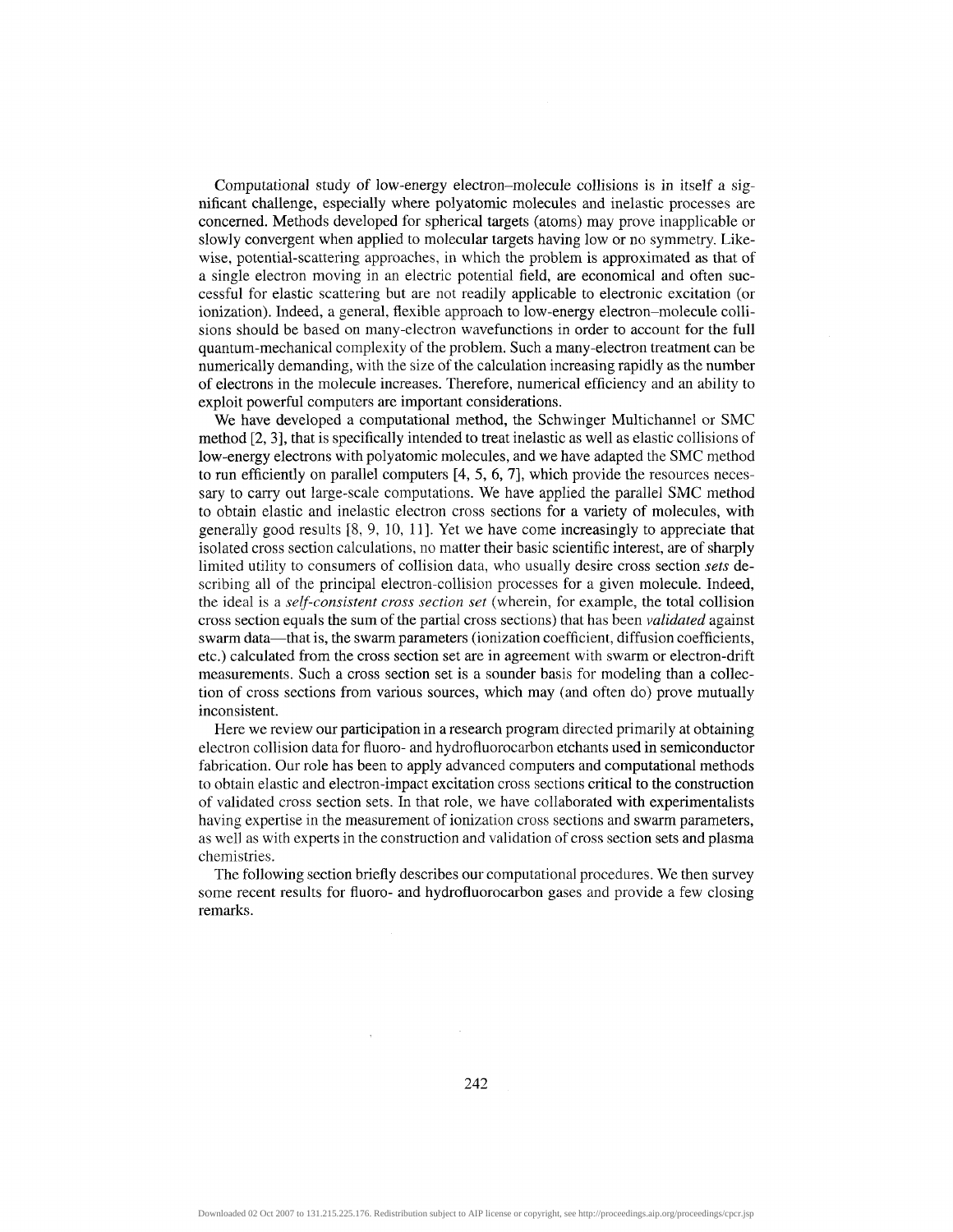### **COMPUTATIONAL METHOD**

Detailed descriptions of both the SMC method [2, 3] and its implementation for parallel computers [6, 7] can be found elsewhere. Here we point out a few features that may be useful in appreciating the nature of the calculations and their scaling.

The SMC method is a first-principles variational method for the scattering amplitude, the quantity whose square modulus determines the cross section. By first principles, we mean that the SMC method is based directly on the electronic Schrodinger equation (or rather its integral-equation equivalent, the Lippmann-Schwinger equation); by variational, we mean that the SMC method finds, within a given space of possible wavefunctions describing the collision process, the wavefunction that gives the "best" scattering amplitude in a well-defined sense.

As is typical in computational applications of variational methods, we employ a linear expansion of the wavefunction—that is, we write it as a sum of known functions  $\chi_i$  with unknown coefficients  $x_i$ . Introducing that form into the SMC variational expression for the scattering amplitude produces a system of linear equations,

$$
Ax = b,\t(1)
$$

where  $\bf{A}$  is a known square matrix, **b** is a known vector, and  $\bf{x}$  is the vector of unknowns  $x_i$ . Solving this equation by standard linear-algebraic techniques allows one to compute the variational approximation to the scattering amplitude.

In typical applications, the number of functions  $\chi_i$ , and thus the dimension of the linear system of Eq. (1), ranges from about one hundred to a few thousand. Solving the linear system is thus not a major challenge. The real computational difficulty lies, rather, in the evaluation of the matrix  $A$  and the vector  $b$ . Let us focus on the elements of  $b$ , because the most difficult part of A involves elements of the same form; these elements are given by

$$
b_i = \int d\tau \chi_i^* V \Phi(\vec{k}), \qquad (2)
$$

where the asterisk indicates complex conjugation,  $d\tau$  indicates integration over all  $3(N + 1)$  coordinates of the N target electrons and the  $(N + 1)$ <sup>th</sup> projectile electron, and *V* is the Coulombic interaction potential between the projectile electron and the electrons and nuclei of the target.  $\Phi(\vec{k})$  is the product of an N-electron target wavefunction and a plane wave  $exp(i\vec{k}\cdot \vec{r}_{N+1})$  describing a free electron with momentum *Hk.* Borrowing standard techniques of computational chemistry, we can approximate the target wavefunction contained in  $\Phi(\vec{k})$  as a spin-adapted, antisymmetrized product of N one-electron functions  $\phi_m$  (molecular orbitals) that are mutually orthogonal and are optimized to describe the electronic structure of the molecule. The functions  $\chi$  are expanded similarly, using  $(N + 1)$  rather than N molecular orbitals. As a last step, the  $\phi_m$  are written as linear combinations of functions chosen specifically to make ultimate evaluation of the integrals easier, namely, Cartesian Gaussians  $g(\vec{r}; \alpha, \ell, m, n)$ ,

$$
g(\vec{r}; \alpha, \ell, m, n) = C_{\alpha \ell m n} x^{\ell} y^{m} z^{n} \exp(-\alpha r^{2}),
$$
\n(3)

 $C_{\alpha \ell mn}$  being a normalization constant.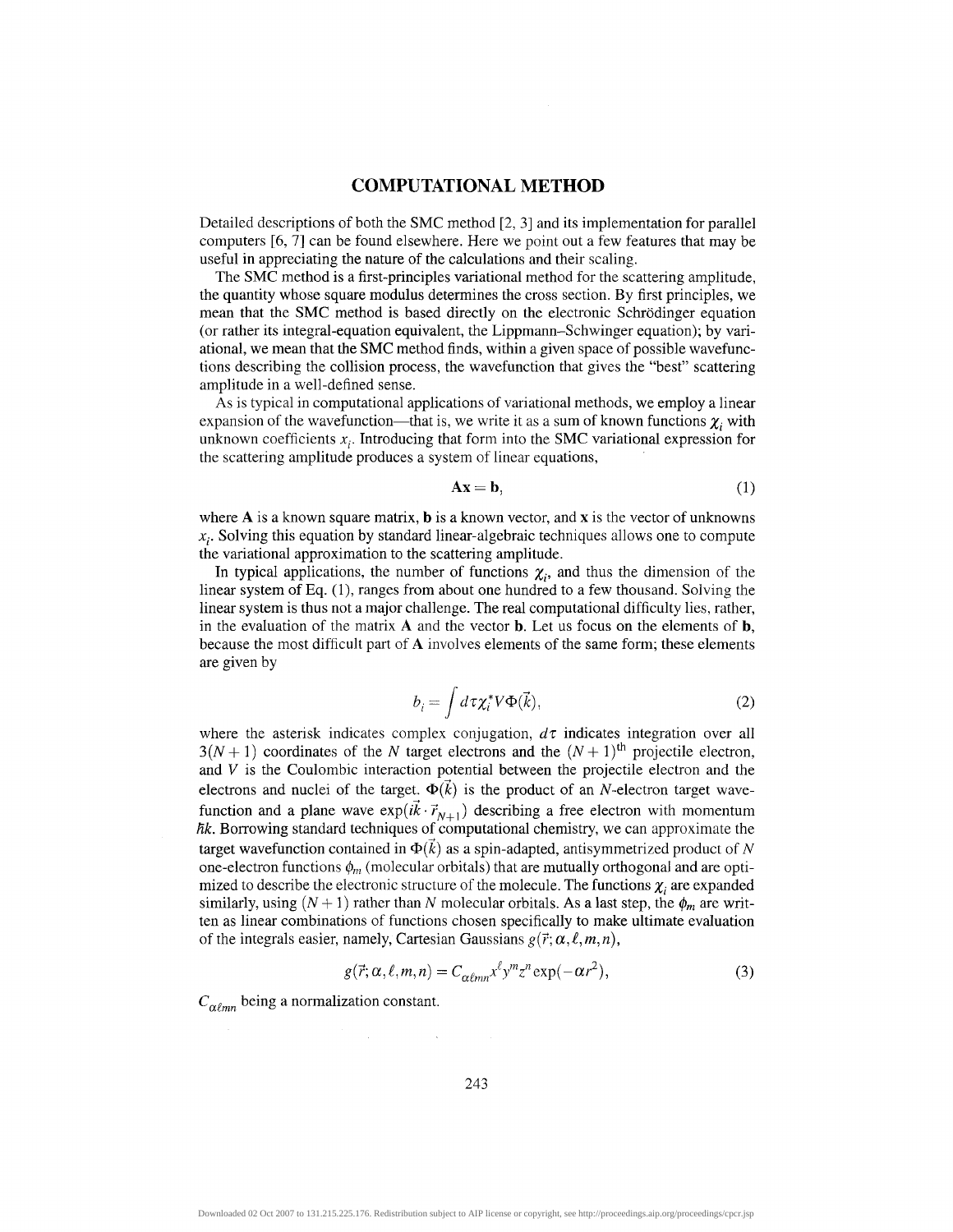When these successive expansions are introduced into (2),  $\mathbf{b}_i$ , reduces to a sum of integrals of two forms, the most numerous being

$$
I_2 = \int d^3 r_1 \int d^3 r_2 \, g_{\alpha}(\vec{r}_1) g_{\beta}(\vec{r}_2) \left| \vec{r}_1 - \vec{r}_2 \right|^{-1} g_{\gamma}(\vec{r}_1) \exp(i\vec{k} \cdot \vec{r}_2), \tag{4}
$$

where we have for simplicity written  $g_{\alpha}(\vec{r})$  for  $g(\vec{r}; \alpha, \ell, m, n)$ , etc. These integrals may be evaluated efficiently to high accuracy. The computational challenge arises, first, from their sheer number: if  $N_g$  is the number of Gaussians and  $N_k$  the number of plane waves, there are approximately  $N_e^3 N_k/2$  unique integrals of this type. For a larger molecule we might have  $N_g \sim 500$  and  $N_k \sim 100,000$ , implying  $\sim 10^{12}$  such integrals. The other computationally intensive step is combining these raw integrals with the coefficients of expansion that describe how the  $g_\alpha$  form the  $\phi_m$  and the  $\phi_m$  form the  $\chi_i$  to obtain matrix elements of  $\bf{b}$  and  $\bf{A}$ . One can show [6] that the number of arithmetic operations required is proportional to  $N_g^4 N_k$ . Because of the extra factor of  $N_g$ , transforming the raw integrals into final matrix elements will often, especially for larger molecules, require more computational effort than does evaluating them. Because total operation counts may lie in the range  $10^{14}$ - $10^{15}$ , single-processor calculations would be tedious even with gigaflop (10<sup>9</sup> arithmetic operations per second) processors.

Fortunately, the two main computational steps are amenable to parallelization. It is obvious that evaluation of the raw integrals of (4) can be done in parallel—one only need assign each processor a different batch of integrals to evaluate. More care is required in the second step, where data must flow among processors in the course of the calculation. However, this step can be formulated [4] as multiplication of large, dense, distributed matrices, and parallel matrix multiplication is well-studied and inherently efficient. The SMC method is thus able to make efficient use of parallel computers and workstation clusters having dozens or hundreds of processors.

### **SELECTED RESULTS**

In this section, we give an overview of results that we have recently obtained for  $CHF<sub>3</sub>$ (trifluoromethane),  $C_2F_4$  (tetrafluoroethene), and  $c-C_4F_8$  (octafluorocyclobutane). We have also studied a number of other fluoro- and hydrofluorocarbons, including  $C_2HF_5$ (pentafluoroethane) [12],  $C_2F_6$  (hexafluoroethane),  $C_6F_6$  (hexafluorobenzene), 1,3- $C_4F_6$ (1,3-hexafluorobutadiene), and  $c$ -C<sub>5</sub>F<sub>g</sub> (octafluorocylopentene), as well as radicals such as CHF and  $CF<sub>2</sub>$  that may be present in plasmas at significant concentrations; however, the three examples we have chosen are fairly representative and are also of some current interest in plasma etching applications.

### **CHF<sup>3</sup>**

To aid in developing an electron cross section set for  $CHF<sub>3</sub>$  [13], we used the parallel SMC method described earlier to carry out calculations of the elastic cross section (differential, integral, and momentum transfer) as well as of the electron-impact exci-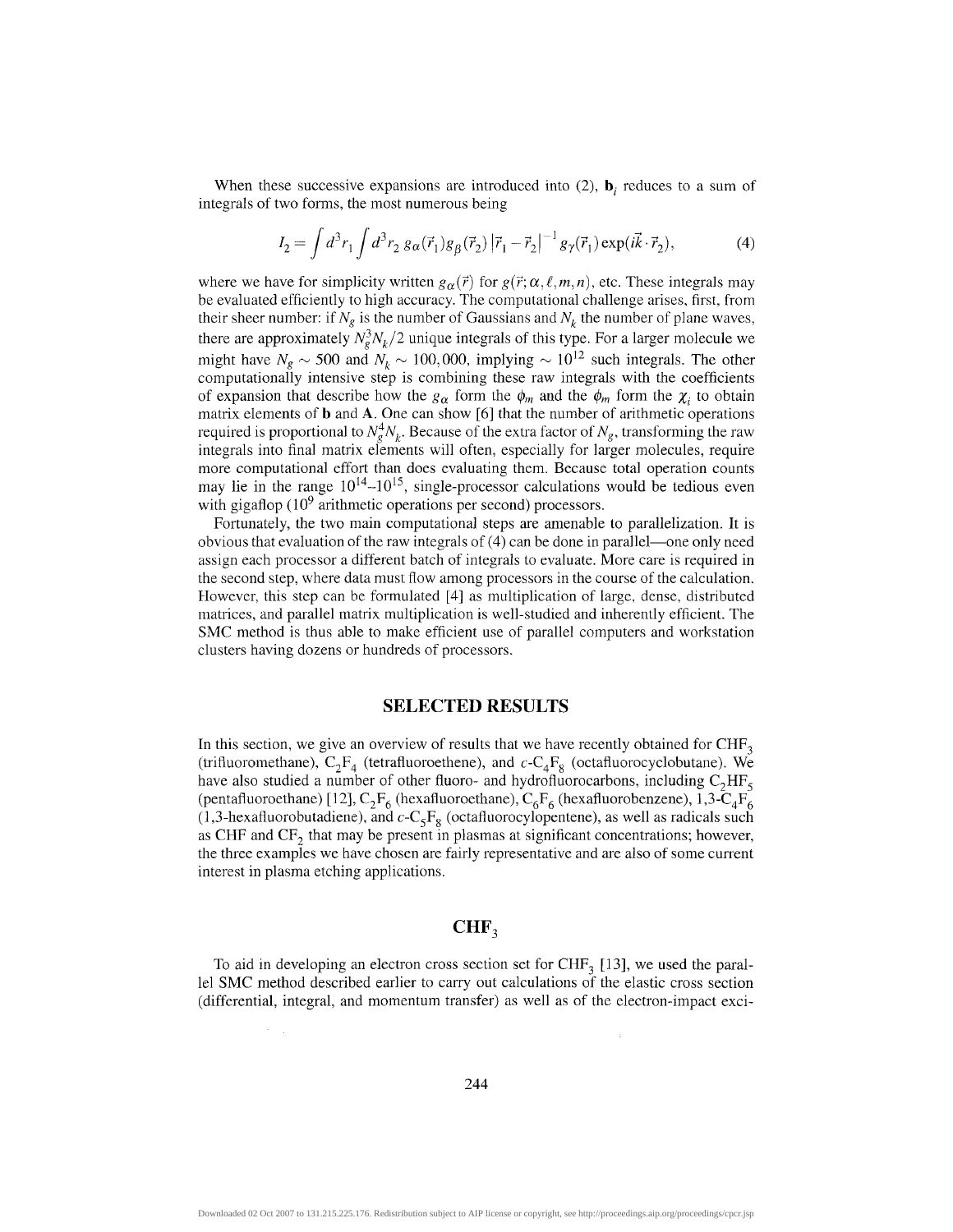tation cross sections for several low-lying electronic states. In addition to these collision calculations, we carried out ancillary studies of fragmentation energetics and of the dissociative behavior of some of the excited states using standard quantum chemistry methodology. We found that each of the excited states whose excitation cross section we considered was dissociative; though not unexpected, this was a useful result in that a major goal was to obtain an estimate of the total dissociation cross section.

Comparison to other calculated [14, 15] and experimental [15] results confirmed that our elastic cross sections were reasonably good. For the inelastic cross sections, whose sum is shown in Fig. 1, there are no data to which we may directly compare. However, measured values of the total neutral dissociation cross section that are far smaller than our calculated excitation cross section have been reported [16, 17]. Given the limited nature of the calculations, we would not expect the cross section of Fig. 1 to be a highly accurate approximation to the total neutral dissociation cross section, but we would expect it to provide a good starting point for estimating that cross section. Such a discrepancy between calculated and laboratory-based results exemplifies the need for further consistency checks in the construction of a cross section set.

Such a consistency check was provided by using the calculated cross sections, together with measured electron-impact ionization cross sections [18], to carry out a swarm analysis, in which electron transport coefficients obtained by simulations based on the cross sections are compared to the electron transport coefficients for  $CHF<sub>3</sub>$  obtained in swarm measurements [19, 20]. If significant discrepancies exist, the cross sections are adjusted systematically [21] to bring the simulation results into better agreement with the measured swarm data.

The swarm analysis, performed by our collaborator, W. L. Morgan, resulted in a total dissociation cross section that was larger by a factor of 1.4 than the summed excitation cross section of Fig. 1, thus confirming our suspicion that the measured dissociation cross sections are (for unknown reasons) far too small. Similar conclusions were reached in an independent swarm analysis performed at about the same time by Kushner and Zhang [22], though there were significant differences in other respects between the cross section set of Kushner and Zhang and ours.

## $c$ -C<sub>4</sub>F<sub>8</sub>

Octafluorocyclobutane,  $c - C_4F_8$ , presents a significantly greater computational challenge than  $CHF<sub>3</sub>$ , as is readily seen if we recall that two the principal computational steps increase in difficulty in proportion to  $N_g^3$  and  $N_g^4$ , respectively, where  $N_g$  is the number of Cartesian Gaussian functions. Since *Ng* is in turn roughly proportional to the number of non-hydrogen atoms in the molecule, it is apparent that cross section calculations on  $c$ -C<sub>4</sub>F<sub>8</sub> are inherently several dozen times more challenging than comparable calculations on  $CHF_3$ . Nonetheless, by exploiting multiprocessor computers, calculations of useful quality could still be carried out with reasonable turnaround times. We obtained [23] differential, integral and momentum transfer elastic cross sections as well as cross sections for excitation of the lowest singlet and triplet excited electronic states.

In Fig. 2, the computed differential elastic cross section is shown at several energies in

 $\label{eq:2.1} \mathcal{F}(\mathcal{F}) = \mathcal{F}(\mathcal{F}) = \mathcal{F}(\mathcal{F})$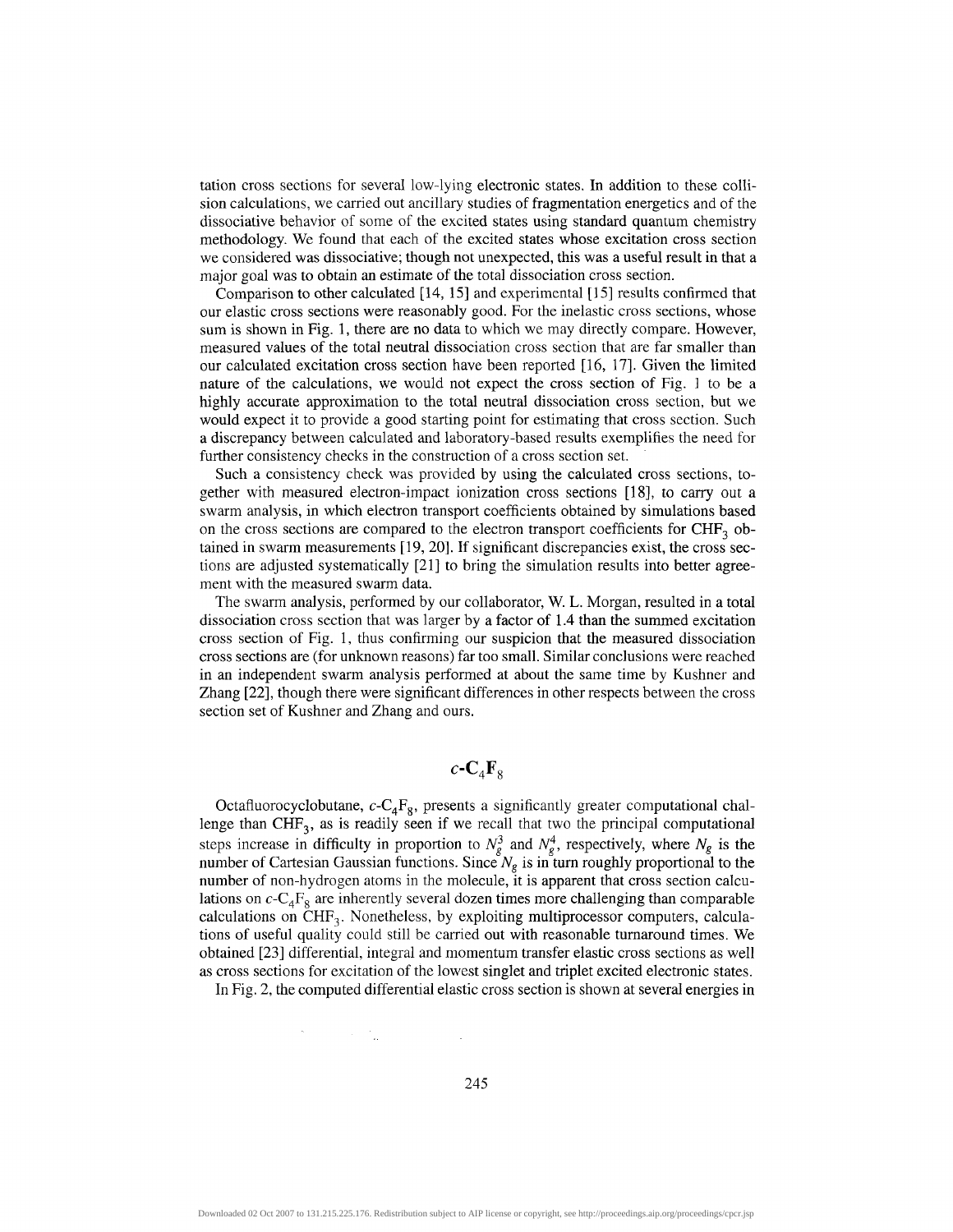

**FIGURE 1.** Summed cross sections for electronic excitation of CHF<sub>3</sub>, from Ref. [13].



**FIGURE 2.** Differential elastic cross section for electron scattering by  $c - C_4F_8$  at 15, 20, 30, and 60 eV. Experimental data (filled circles) are from Ref. [24]. Figure taken from Ref. [23].

comparison with experimental values obtained by Tanaka *et al* [24]. The generally good agreement gives us confidence that our integral and momentum transfer cross sections (which are derived from the differential cross section) are reliable at these energies. At lower energies, agreement with the measured differential cross section is less good, for well-understood reasons. With additional computational effort, better low-energy results could be obtained; however, we were primarily interested in the energy range where excitation and ionization processes occur.

Font *et al.* [25] employed our calculated cross sections, along with ionization cross sections measured by Jiao *et al.* [26], to perform a swarm analysis similar to that previously described for  $CHF<sub>3</sub>$ . They then used the resulting cross section set, together with a plasma chemistry that they also developed, in simulations of a plasma reactor,

t.

 $\mathcal{O}(\mathcal{O}_\mathcal{O})$  . The set of  $\mathcal{O}_\mathcal{O}(\mathcal{O}_\mathcal{O})$ 

246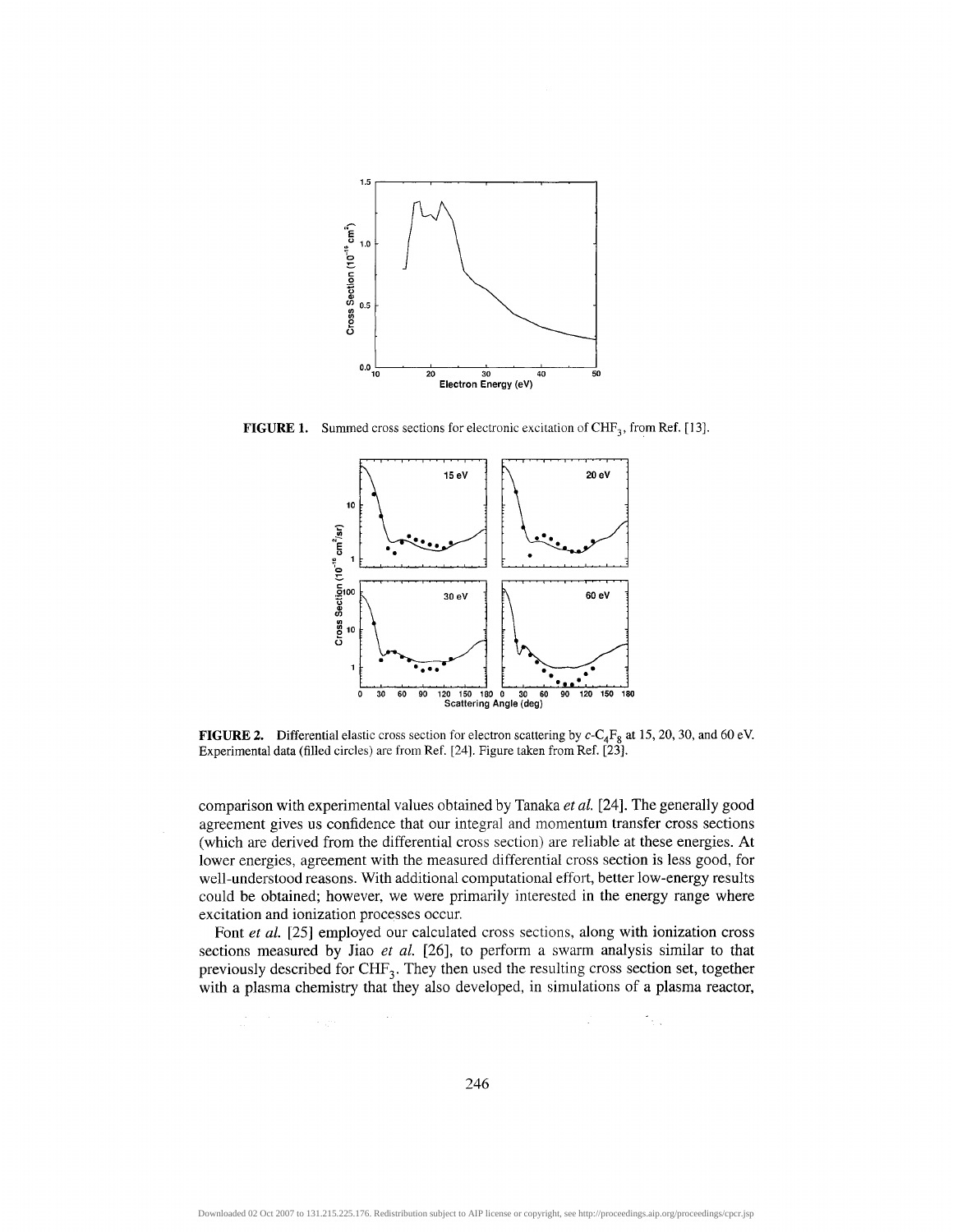obtaining generally good agreement with diagnostic measurements for a variety of properties, including, for example, the densities of various radical fragments.

## $C_2F_4$

Tetrafluoroethene (or tetrafluoroethylene),  $C_2F_4$ , has attracted considerable recent interest as an etching gas; as Samukawa *et al* have demonstrated [27], adjusting the proportions of  $C_2F_4$  and  $CF_3I$  in a mixture affords a degree of control over the relative densities of  $CF_2$  and  $CF_3$  radicals, allowing optimization of the etching process. From a chemical point of view,  $C_2F_4$  also forms an interesting contrast to CHF<sub>3</sub> and  $c$ -C<sub>4</sub>F<sub>8</sub>.  $C_2F_4$  has a double bond consisting of C-C  $\sigma$  and  $\pi$  orbitals, and there are low-lying and strongly excited electronic states arising from excitation out of the  $\pi$  bonding orbital into the conjugate  $\pi^*$  antibonding orbital. One also expects temporary trapping of the scattering electron in the  $\pi^*$  orbital to give rise to a prominent resonance (peak) in the low-energy elastic cross section.

The moderate size and high symmetry of  $C_2F_4$  are advantages to computations. It was consequently possible to do an unusually thorough study [28]. For the elastic cross sections, we included polarization effects, which were completely omitted in the studies of CHF<sub>3</sub> and  $c$ -C<sub>4</sub>F<sub>8</sub>, in the description of resonant scattering, in order to obtain better resonance energies. For electron-impact excitation, we computed cross sections not only for the  $\pi \to \pi^*$  triplet (T) and singlet (V) states but also for eight other states that had fairly low excitation thresholds; although we neither expected nor found any of these states to be individually as important as either  $\pi \rightarrow \pi^*$  state, they did turn out collectively to be significant contributors to the total excitation cross section.

Our elastic calculation placed the  $\pi^*$  resonance at 3.6 eV; dissociative attachment [29, 30, 31] and derivative-mode transmission [32] measurements variously place the resonance at 2.8 to 3.6 eV. Given the limitations of the calculation (in particular, the neglect of vibrational motion), we consider the agreement reasonably good. We likewise found that higher-energy resonances in the elastic cross section correlated rather well with known dissociative attachment features. The only elastic cross section measurements available for  $C_2F_4$  appear to be the 1976 relative differential cross sections of Coggiola *et al.* [33]. If those data are placed on an absolute scale by single-point normalization to our calculations, generally good agreement is again found [28].

The cross sections for the T and V ( $\pi \rightarrow \pi^*$ ) states are shown in Fig. 3. The cross section for excitation of the T state is considerably smaller than the V-state cross section, but the low threshold for excitation gives the T excitation channel special importance in low-temperature plasmas, where the peak in the electron energy distribution may lie at few eV or less. The magnitude of the V-state cross section is explained by the strong optical transition moment of the singlet state, which promotes excitation to the V state even in distant collisions with relatively fast-moving electrons. In Fig. 4, cross sections for eight additional states are shown. Comparison to Fig. 3 verifies that, as stated earlier, none has the low threshold of the T-state cross section nor the large magnitude of the V-state cross section, but that collectively their contribution to the total cross section is significant in a certain energy range, roughly 10-30 eV.

 $\mathcal{F} = \{ \mathcal{F} \}$  ,  $\mathcal{F}_{\mathcal{F}}$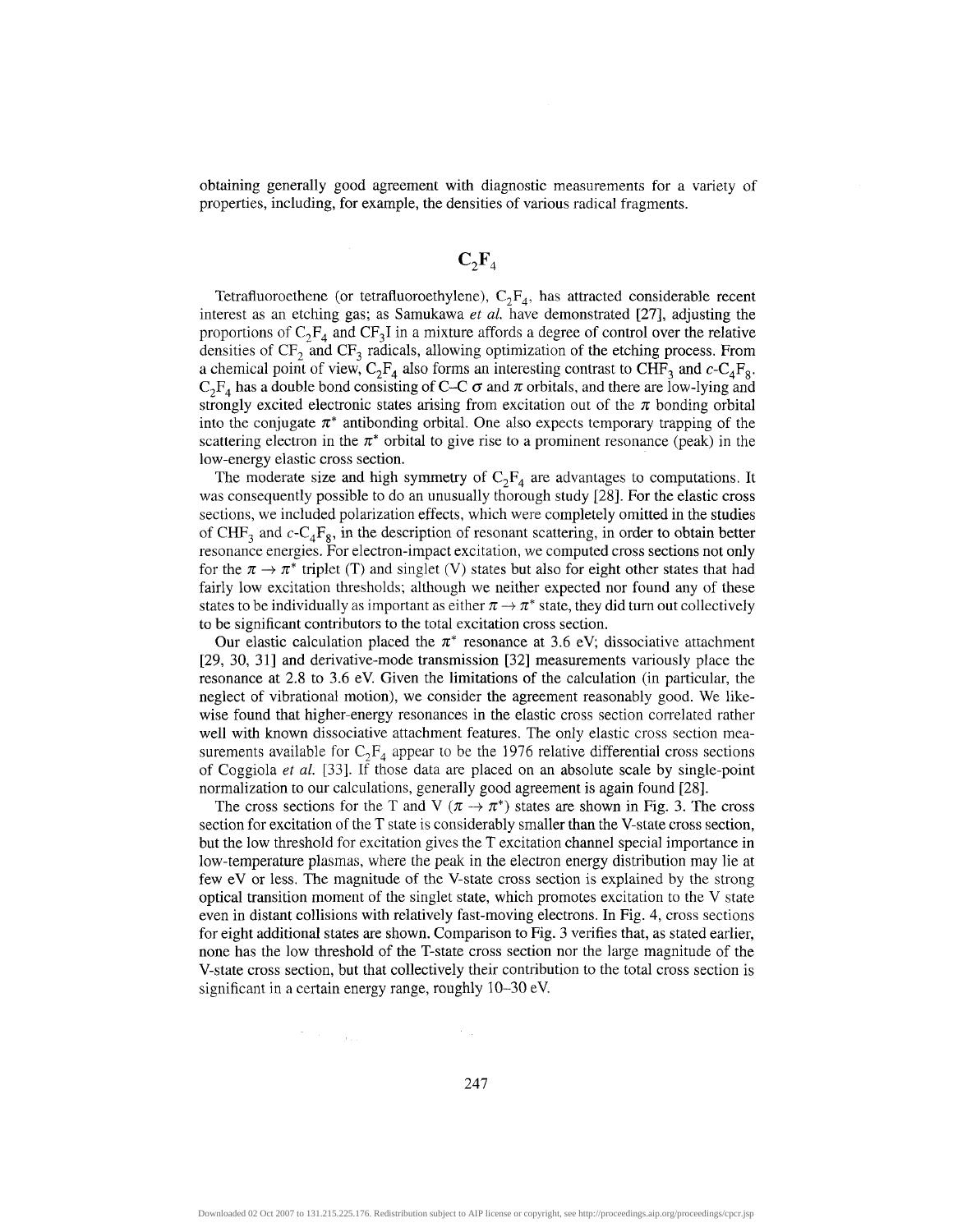

**FIGURE 3.** Integral cross sections for electron-impact excitation of the T (1<sup>3</sup> $B_{1u}$ ) and V (1<sup>1</sup> $B_{1u}$ ) states of  $C_2F_4$ , from Ref. [28].



**FIGURE 4.** Integral cross sections for electron-impact excitation of eight low-lying electronic states of  $C_2F_4$ , from Ref. [28].

A cross section set for  $C_2F_4$  was constructed [34] based on the calculated cross sections just described and measured ionization cross sections obtained by Haaland and Jiao [35]. At the time we began work on  $C_2F_4$ , no swarm data against which the cross section set might be validated were available, so the effort was extended to encompass swarm measurements by H. Tagashira, K. Yoshida, and S. Goto. W. L. Morgan once again carried out the swarm analysis necessary to produce a validated cross section set. One notable result of the swarm analysis was that it proved unnecessary to adjust the calculated cross sections in order to obtain good agreement with the measured swarm parameters. A second interesting observation was that the two-term Boltzmann analysis proved unreliable at higher values of *E/N* (the ratio of the applied field to the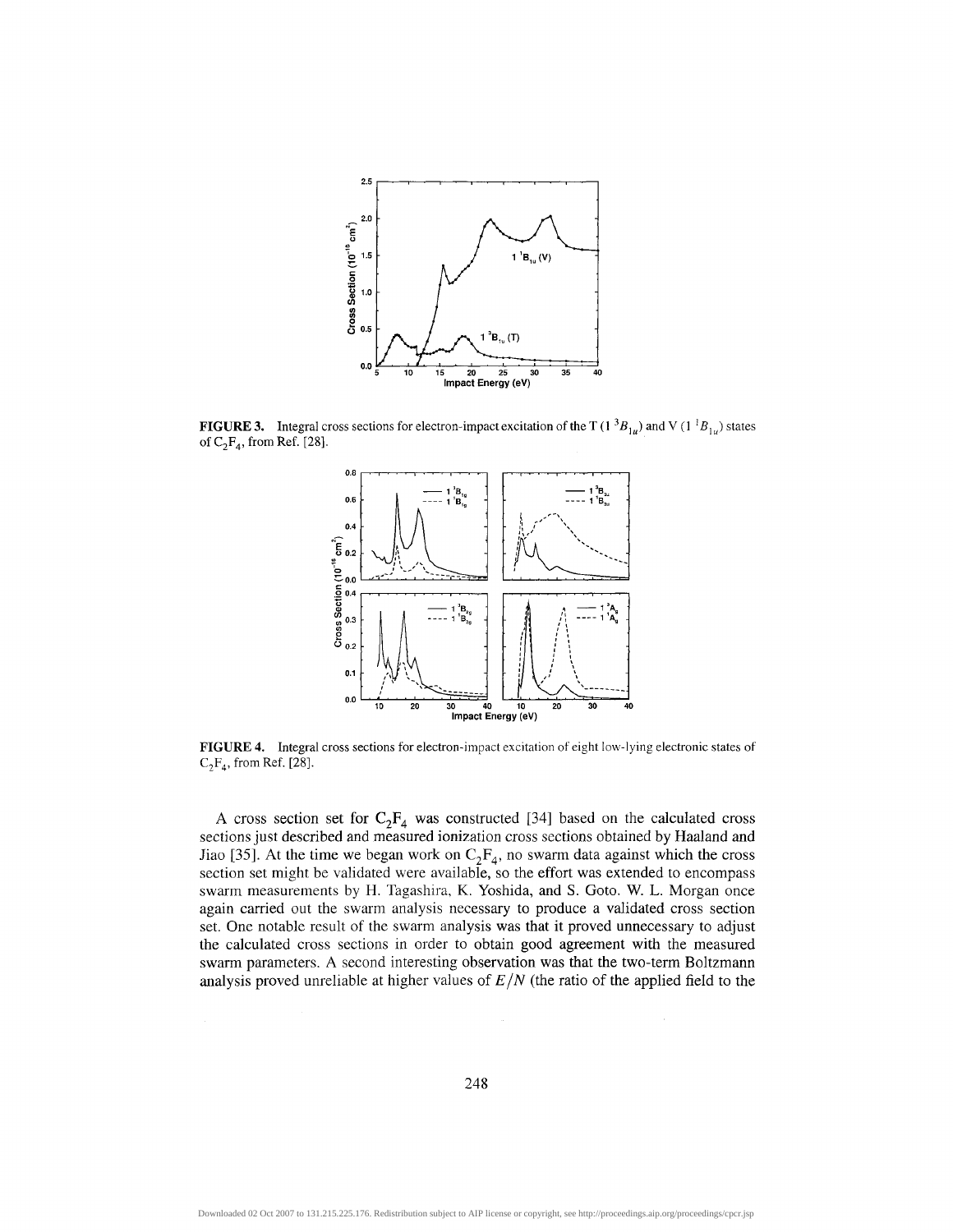number density); in other words, the momentum transfer cross section does not capture sufficient information about the anisotropy of the elastic scattering. A Monte-Carlo analysis employing the calculated differential elastic cross sections, however, proved quite successful [34].

## **CONCLUDING REMARKS**

We hope that the examples presented above demonstrate the potential of first-principles calculations to make useful and timely contributions to the supply of critical electronmolecule collision data. We are keenly aware that such calculations are still limited in some important ways—for example, electronic excitation remains a difficult problem, as does elastic scattering at very low energies ( $\sim$ 1 eV or less)—and we are working to address those limitations. Nonetheless, there is much that can be accomplished with current computational technology, and given the persistent dearth of experimental data for technologically important molecules, computation will continue to have an important role to play.

At the same time, we hope to have made clear that cross section calculations are most useful as a component in a coherent program directed at obtaining self-consistent cross section sets (and, where necessary, swarm data against which those sets may be validated). It is possible to compute cross sections only for some of the (infinite) excitation processes in a given molecule, though fortunately it is often possible to identify *a priori* those that will be most important, and the accuracy currently attainable remains limited. Thus, while computations can provide a starting point for developing an excitation/dissociation cross section, in the form of the energy dependence and approximate magnitude of the cross section, validation against swarm measurements, and adjustment where necessary, remain essential steps. Likewise, some processes, such as electron-impact ionization of polyatomic molecules, remain out of reach of present first-principles computational techniques; despite the many successes of simple approximations such as the BEB model [36] and the modified additivity rule [37], measurements of these cross sections are the preferable alternative, especially as they can provide cross sections for individual fragment ions. As logic would suggest, critical data needs can be addressed most efficiently through a pragmatic approach that draws upon the best features of computation, experiment, and simulation.

## **ACKNOWLEDGMENTS**

It is a pleasure to acknowledge collaboration with W. L. Morgan, P. D. Haaland, and their co-workers throughout the work described herein, as well as with H. Tagashira, K. Yoshida, and S. Goto in the development of a  $C_2F_4$  cross section set. Work at Caltech was supported by Sematech, Inc., by the Department of Energy through the Office of Basic Energy Sciences, and by an equipment grant from Intel Corp. Calculations made use of the facilities of the Caltech Center for Advanced Computing Research and of the Jet Propulsion Laboratory's Supercomputing Project.

 $\frac{1}{2}$  ,  $\frac{1}{2}$  ,  $\frac{1}{2}$  ,  $\frac{1}{2}$ 

 $\Delta \sim 10^4$ 

 $\mathcal{L}^{\text{max}}_{\text{max}}$  and  $\mathcal{L}^{\text{max}}_{\text{max}}$